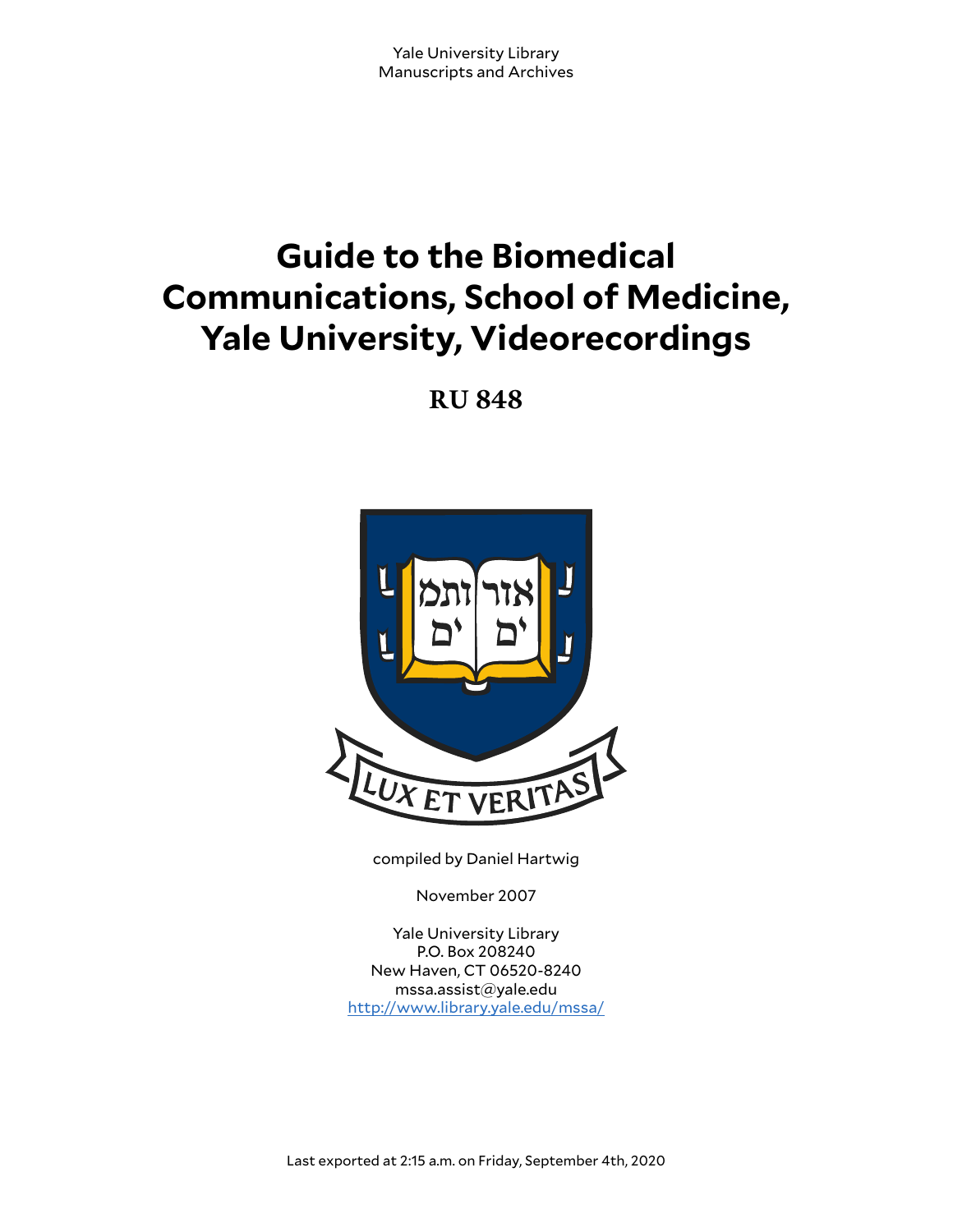# Table of Contents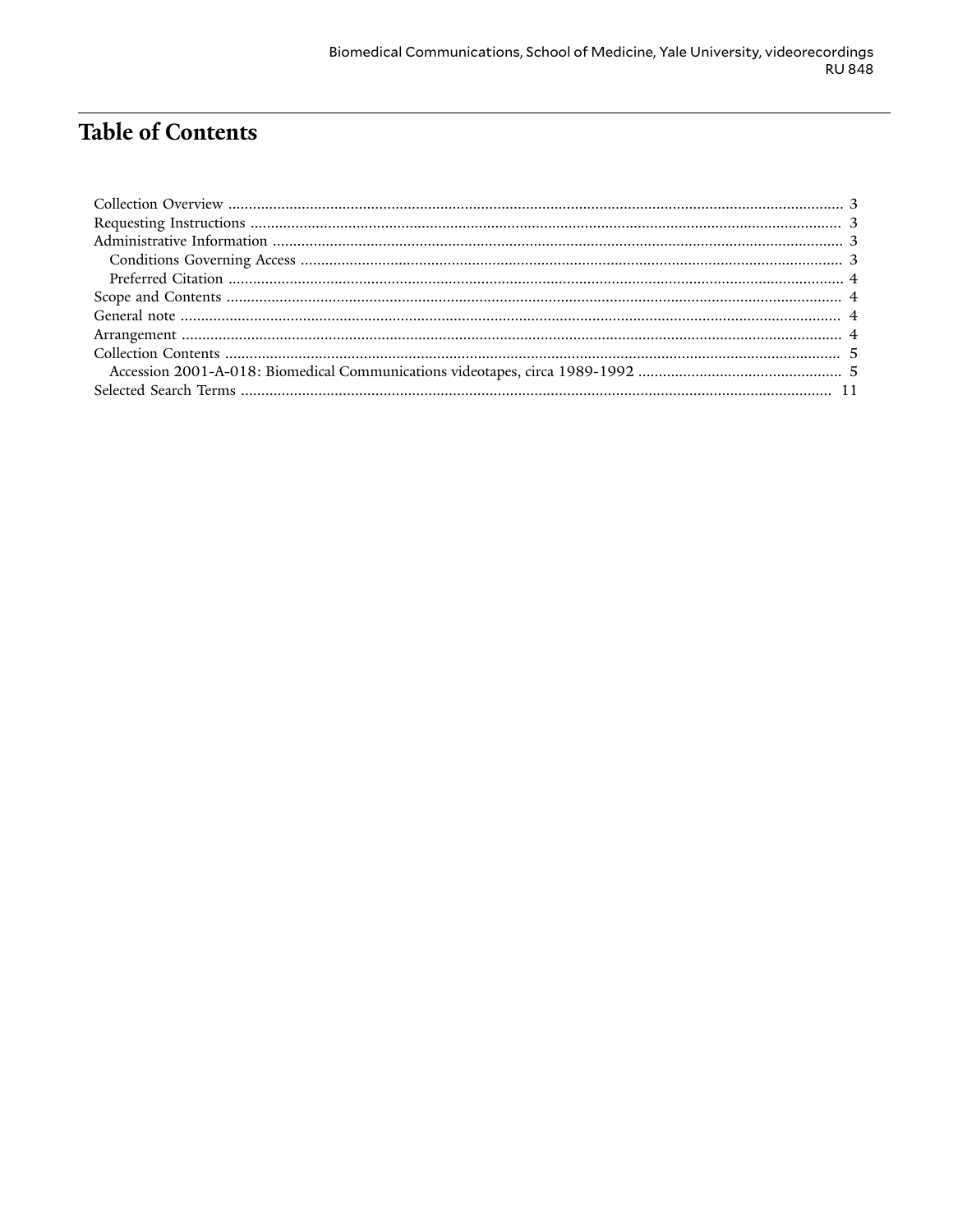#### <span id="page-2-0"></span>**Collection Overview**

|                                                | <b>REPOSITORY:</b> Manuscripts and Archives<br><b>Yale University Library</b><br>P.O. Box 208240<br>New Haven, CT 06520-8240<br>mssa.assist@yale.edu<br>http://www.library.yale.edu/mssa/                                                                                                                                                                                                                                                                                                                                                                                                                                                                                               |
|------------------------------------------------|-----------------------------------------------------------------------------------------------------------------------------------------------------------------------------------------------------------------------------------------------------------------------------------------------------------------------------------------------------------------------------------------------------------------------------------------------------------------------------------------------------------------------------------------------------------------------------------------------------------------------------------------------------------------------------------------|
| <b>CALL NUMBER: RU 848</b>                     |                                                                                                                                                                                                                                                                                                                                                                                                                                                                                                                                                                                                                                                                                         |
|                                                | <b>CREATOR:</b> Yale University. School of Medicine                                                                                                                                                                                                                                                                                                                                                                                                                                                                                                                                                                                                                                     |
|                                                | <b>TITLE:</b> Biomedical Communications, School of Medicine, Yale University,<br>videorecordings                                                                                                                                                                                                                                                                                                                                                                                                                                                                                                                                                                                        |
|                                                | <b>DATES:</b> circa 1989-1992                                                                                                                                                                                                                                                                                                                                                                                                                                                                                                                                                                                                                                                           |
| <b>PHYSICAL DESCRIPTION: 43.75 linear feet</b> |                                                                                                                                                                                                                                                                                                                                                                                                                                                                                                                                                                                                                                                                                         |
| <b>LANGUAGE: English</b>                       |                                                                                                                                                                                                                                                                                                                                                                                                                                                                                                                                                                                                                                                                                         |
|                                                | <b>SUMMARY:</b> The materials consist of raw video footage shot between 1989 and 1992,<br>which Biomedical Communications used in promotional and training<br>programs. The videotapes include content concerning the construction<br>and renovation of several Yale Medical School buildings, including the Yale<br>Medical Library, the Yale Psychiatric Institute, and the Bass Biology Center<br>and promotions for the Veteran's Administration Project, Environment<br>for Health, and the John F. Kennedy Symposium. Videotapes documenting<br>surgeries, clinical experiments and procedures, medical technologies, medical<br>examinations, and dissections are also included. |
|                                                | <b>ONLINE FINDING AID:</b> To cite or bookmark this finding aid, please use the following link: http://<br>hdl.handle.net/10079/fa/mssa.ru.0848                                                                                                                                                                                                                                                                                                                                                                                                                                                                                                                                         |

#### <span id="page-2-1"></span>**Requesting Instructions**

To request items from this collection for use in the Manuscripts and Archives reading room, please use the request links in the HTML version of this finding aid, available at [http://hdl.handle.net/10079/fa/](http://hdl.handle.net/10079/fa/mssa.ru.0848) [mssa.ru.0848.](http://hdl.handle.net/10079/fa/mssa.ru.0848)

To order reproductions from this collection, please go to [http://www.library.yale.edu/mssa/](http://www.library.yale.edu/mssa/ifr_copy_order.html) [ifr\\_copy\\_order.html.](http://www.library.yale.edu/mssa/ifr_copy_order.html) The information you will need to submit an order includes: the collection call number, collection title, series or accession number, box number, and folder number or name.

Key to the container abbreviations used in the PDF finding aid:

b. box

#### <span id="page-2-2"></span>**Administrative Information**

## <span id="page-2-3"></span>**Conditions Governing Access**

Access to the materials is partially restricted. See inventory for details.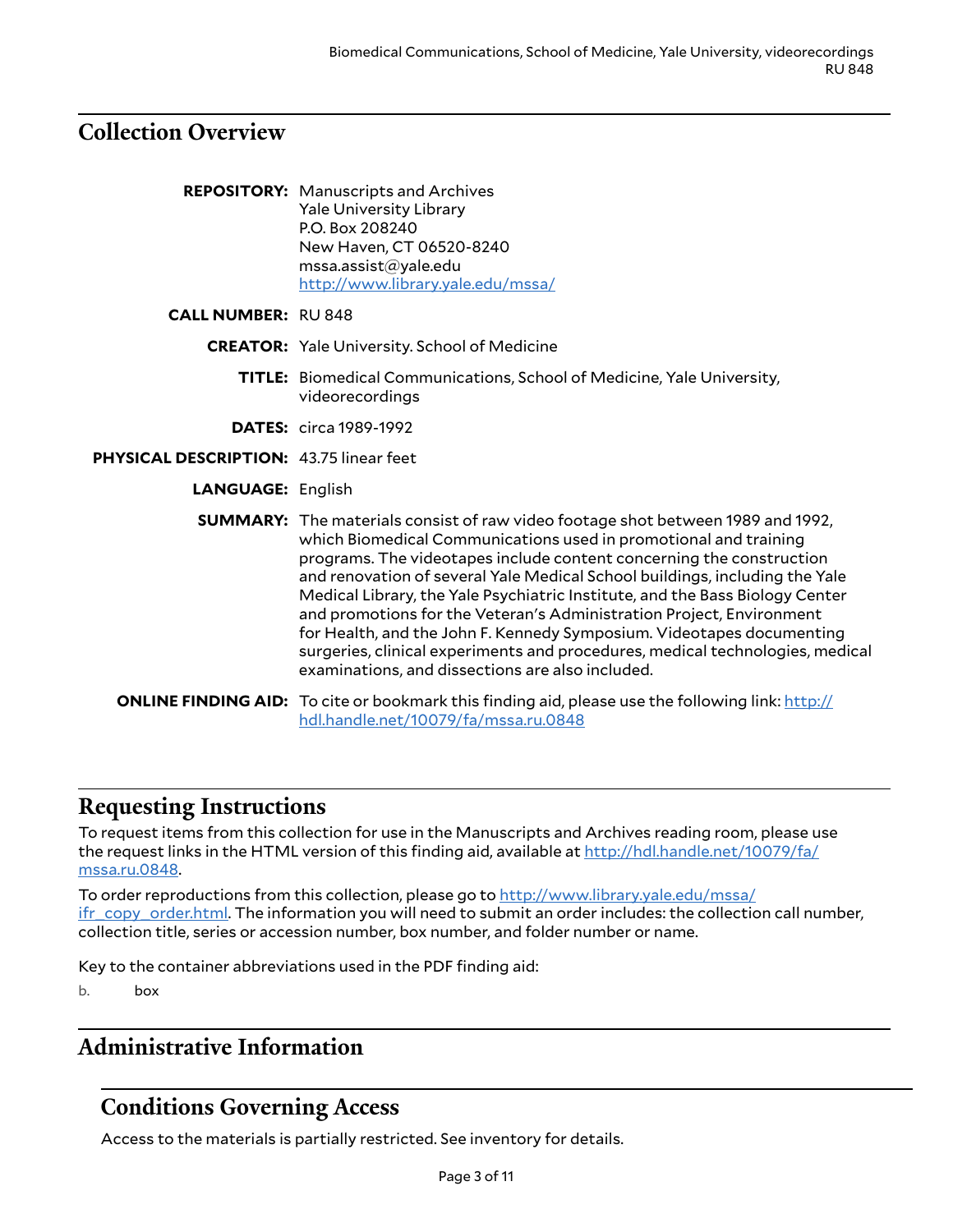Original audiovisual materials, as well as preservation and duplicating masters, may not be played. Researchers must consult use copies, or if none exist must pay for a use copy, which is retained by the repository. Researchers wishing to obtain an additional copy for their personal use should consult Copying Services information on the Manuscripts and Archives web site.

Some records in this finding aid have been redacted, as they include student names, donor names, and other restricted data. These records will not appear in the published finding aid.

## <span id="page-3-0"></span>**Preferred Citation**

Biomedical Communications, School of Medicine, Yale University, Videorecordings (RU 848) Manuscripts and Archives, Yale University Library.

#### <span id="page-3-1"></span>**Scope and Contents**

The materials consist of raw video footage shot between 1989 and 1992, which Biomedical Communications used in promotional and training programs. The videotapes include content concerning the construction and renovation of several Yale Medical School buildings, including the Yale Medical Library, the Yale Psychiatric Institute, and the Bass Biology Center and promotions for the Veteran's Administration Project, Environment for Health, and the John F. Kennedy Symposium. Videotapes documenting surgeries, clinical experiments and procedures, medical technologies, medical examinations, and dissections are also included.

#### <span id="page-3-2"></span>**General note**

Forms part of Yale Record Group 27-E (YRG 27-E), Records of departments, offices, programs, and projects of the Yale School of Medicine.

#### <span id="page-3-3"></span>**Arrangement**

Arranged by topic.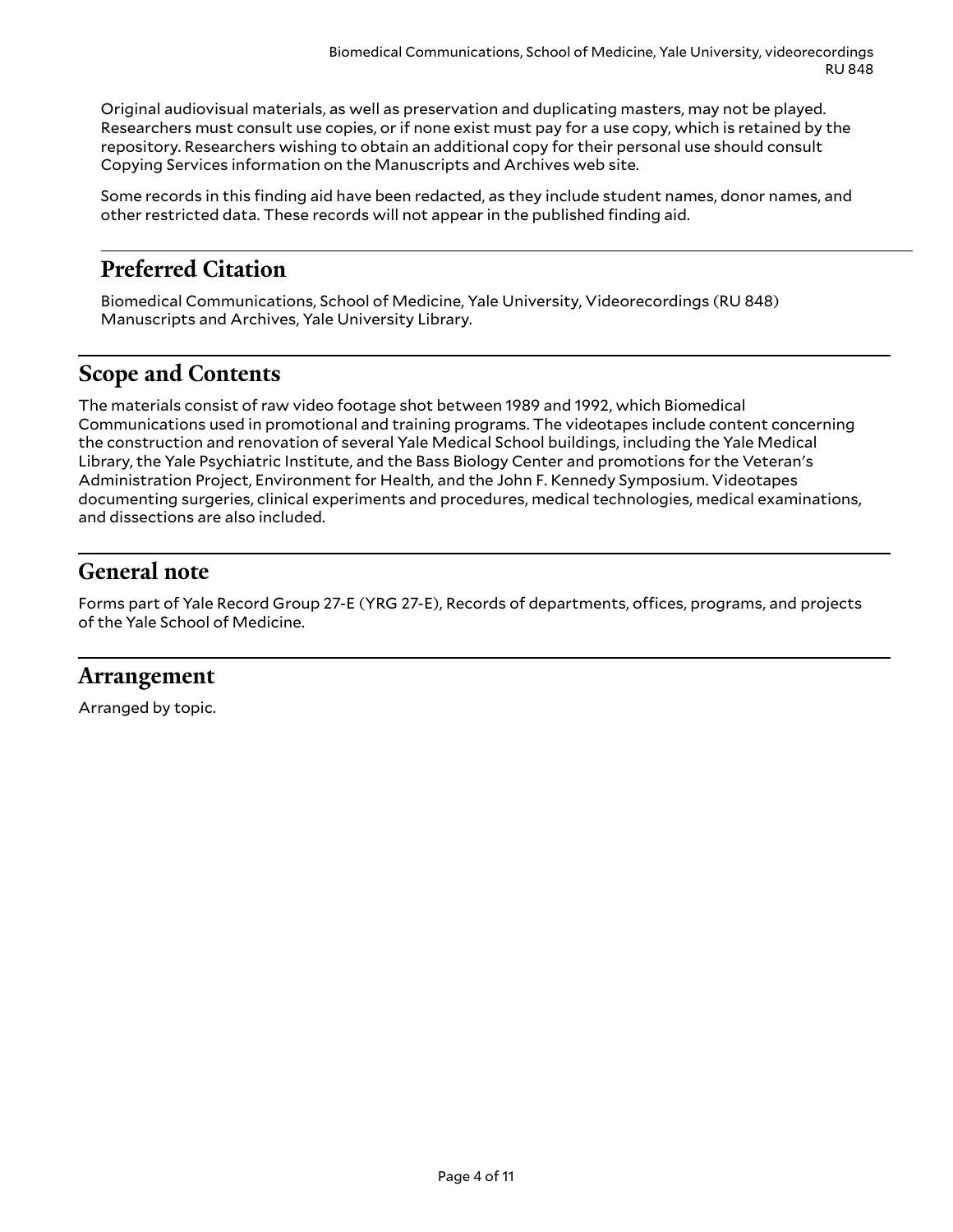# <span id="page-4-1"></span><span id="page-4-0"></span>**Collection Contents Accession 2001-A-018: Biomedical Communications videotapes, circa 1989-1992**

| $b.1-2$   | Medical Library renovation<br>40 Videocassettes (VHS)                                     |
|-----------|-------------------------------------------------------------------------------------------|
| $b.3 - 4$ | Bass Biology Center construction<br>32 Videocassettes (VHS)                               |
| b.4       | Calhoun Renovation<br>6 Videocassettes (VHS)                                              |
| b.5       | Environment for Health (promo video for YSM)<br>26 Videocassettes (VHS)                   |
| b.6       | Medical Library renovation<br>2 Videocassettes (VHS)                                      |
| b.7       | Looking Inside (2 middle-school students learn about medicine)<br>11 Videocassettes (VHS) |
| b.7       | <b>Exterior and Interior Shots YSM</b><br>3 Videocassettes (VHS)                          |
| b.7       | <b>Boyer Center Dedication</b><br>5 Videocassettes (VHS)                                  |
| b.7       | Center for Molecular Medicine Under Construction<br>1 Videocassette (VHS)                 |
| b.8       | Calhoun College Renovation<br>20 Videocassettes (VHS)                                     |
| b.9       | <b>Brain Surgery [Restricted]</b><br>9 Videocassettes (VHS)                               |
| b.9       | Epileptic Imaging [Restricted]<br>1 Videocassette (VHS)                                   |
| b.9       | Sleep Monitoring [Restricted]<br>5 Videocassettes (VHS)                                   |
| b. 10     | Digital Imaging (demonstration of PACS project)<br>11 Videocassettes (VHS)                |
| b. 10     | Diagnostic Imaging<br>4 Videocassettes (VHS)                                              |
| b.10      | Living with Chronic Illness<br>3 Videocassettes (VHS)                                     |
| b.11      | Martin Luther King Day Ceremony<br>14 Videocassettes (VHS)                                |
| b.12      | Veteran's Administration (VA) Project<br>20 Videocassettes (VHS)                          |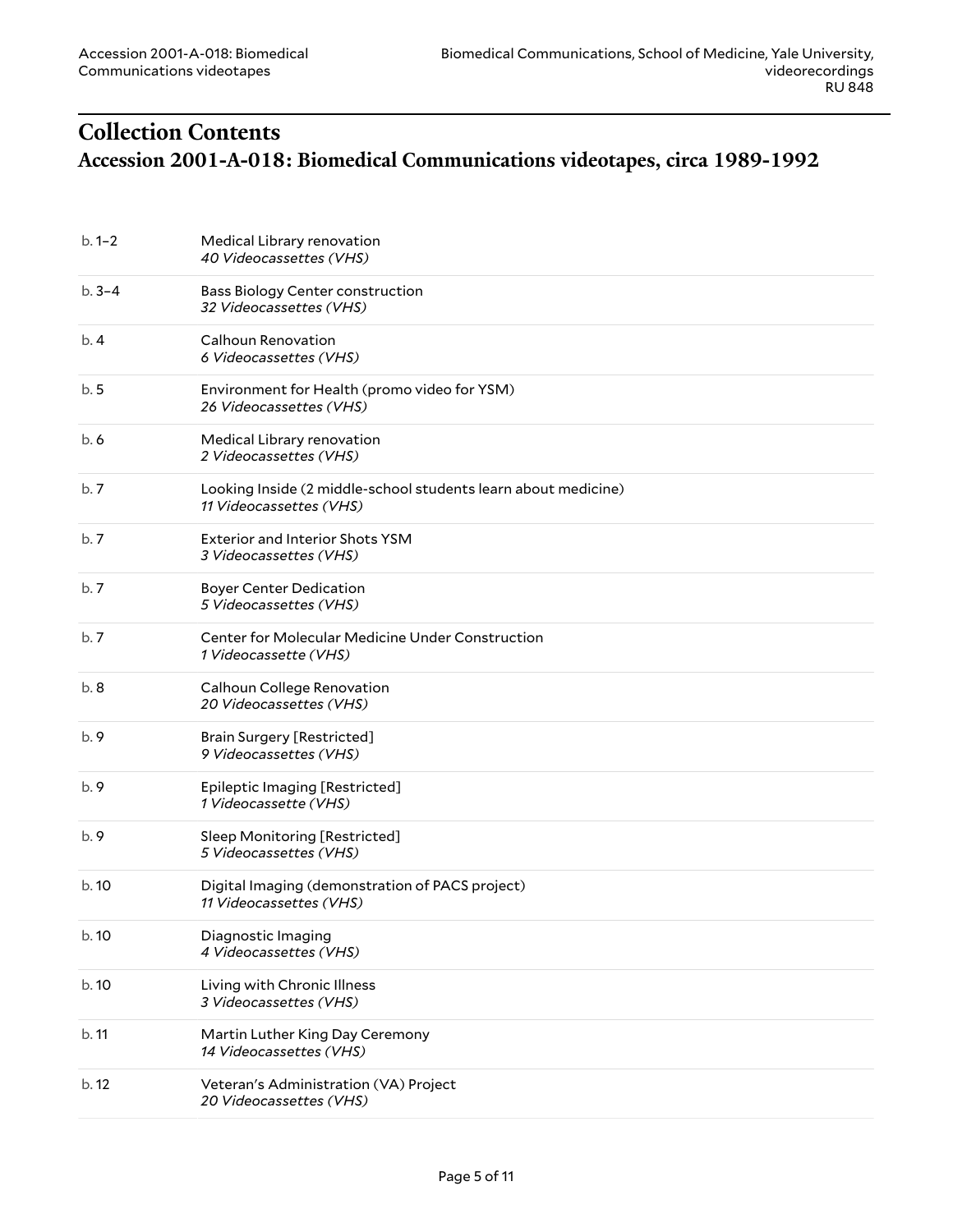| b.13  | <b>Student Research Day</b><br>5 Videocassettes (VHS)                                            |
|-------|--------------------------------------------------------------------------------------------------|
| b. 13 | Admissions - EPH/YSM<br>1 Videocassette (VHS)                                                    |
| b.13  | Gross Anatomy Orientation (for Admissions video)<br>2 Videocassettes (VHS)                       |
| b.13  | Back to the Suture (second-year student show)<br>2 Videocassettes (VHS)                          |
| b.13  | Remotely in Control (second-year student show)<br>3 Videocassettes (VHS)                         |
| b.13  | <b>Exteriors of New Haven</b><br>1 Videocassette (VHS)                                           |
| b.14  | Admissions - A Unique Experience<br>19 Videocassettes (VHS)                                      |
| b. 15 | Rabbit Immunizations (may be part of Animal Care program) [Restricted]<br>4 Videocassettes (VHS) |
| b. 15 | For the Record [Restricted]<br>12 Videocassettes (VHS)                                           |
| b. 15 | CUS Test (cervical exam) [Restricted]<br>1 Videocassette (VHS)                                   |
| b.16  | Back to Living (using epidural catheter for chronic pain) [Restricted]<br>8 Videocassettes (VHS) |
| b.16  | Mice Immunization (may be part of Animal Care program) [Restricted]<br>5 Videocassettes (VHS)    |
| b.17  | Forearm Dissection<br>5 Videocassettes (VHS)                                                     |
| b. 17 | Rat Heart Surgery<br>3 Videocassettes (VHS)                                                      |
| b. 17 | CHCP Clinical Guidelines (conference on managed care)<br>3 Videocassettes (VHS)                  |
| b. 17 | David Olive (video for Ob/Gyn)<br>2 Videocassettes (VHS)                                         |
| b.17  | JFK Symposium (John Lattimer, speaker)<br>1 Videocassette (VHS)                                  |
| b. 18 | Biotechnolgy (promo for science park)<br>18 Videocassettes (VHS)                                 |
| b. 18 | Macrophages<br>1 Videocassette (VHS)                                                             |
| b. 19 | JFK Symposium (John Lattimer, Cyril Wecht, speakers)<br>17 Videocassettes (VHS)                  |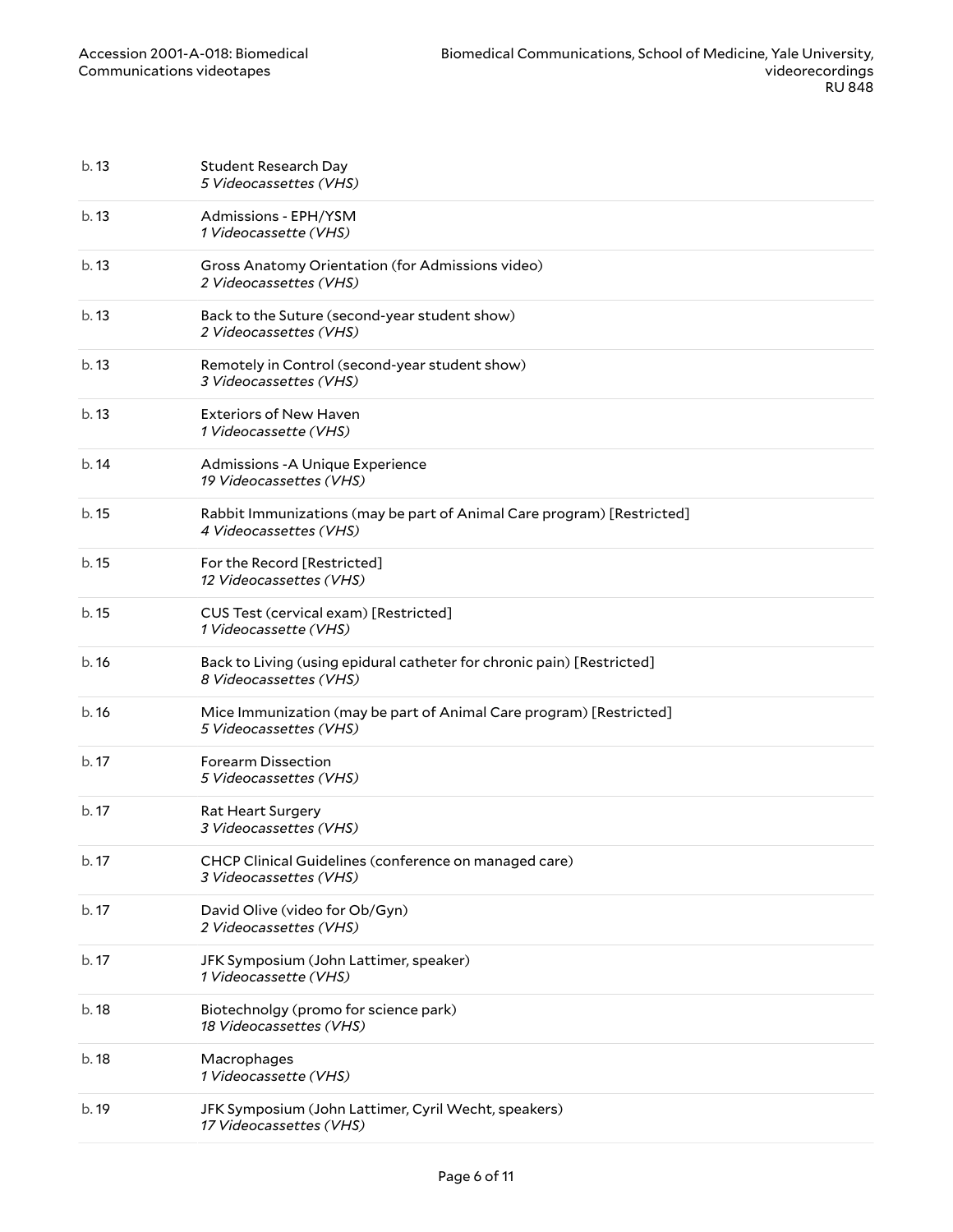| b.20  | EPVA Dinner Eastern Paralysed Veterans Assoc. recognition)<br>3 Videocassettes (VHS)        |
|-------|---------------------------------------------------------------------------------------------|
| b.20  | ASAP (community service program for adolescent substance abusers)<br>2 Videocassettes (VHS) |
| b.20  | Hearts and Minds (PSA for women's health program)                                           |
| b. 21 | Security (Yale safety video for freshmen orientation)<br>15 Videocassettes (VHS)            |
| b.21  | Prism (spect imaging)<br>2 Videocassettes (VHS)                                             |
| b.22  | A Special Place (for HR orientation)<br>20 Videocassettes (VHS)                             |
| b.23  | Lapham-Smilow Field House (renovation)<br>10 Videocassettes (VHS)                           |
| b.23  | Electronic Billing at the VMAC (computerized billing)<br>4 Videocassettes (VHS)             |
| b.23  | <b>Burn Camp</b><br>4 Videocassettes (VHS)                                                  |
| b.23  | Fitkin Amphitheatre (renovation)<br>1 Videocassette (VHS)                                   |
| b. 24 | CAD<br>1 Videocassette (VHS)                                                                |
| b.24  | CCSS - A Commitment to Better Care (YNHH computer system)<br>12 Videocassettes (VHS)        |
| b.24  | A Special Place (HR orientation)<br>4 Videocassettes (VHS)                                  |
| b.24  | Active Listening<br>1 Videocassette (VHS)                                                   |
| b.24  | Greg Mouning in office<br>1 Videocassette (VHS)                                             |
| b.24  | Nuhn<br>1 Videocassette (VHS)                                                               |
| b.25  | Organ Transplantation Symposium (ethics, international views)<br>10 Videocassettes (VHS)    |
| b.25  | Story of Brain Surgery (rare footage/archives of Harvey Cushing)<br>6 Videocassettes (VHS)  |
| b.26  | YPI (construction of YPI)<br>12 Videocassettes (VHS)                                        |
| b.27  | Animal Care (training for use of animals) [Restricted]<br>13 Videocassettes (VHS)           |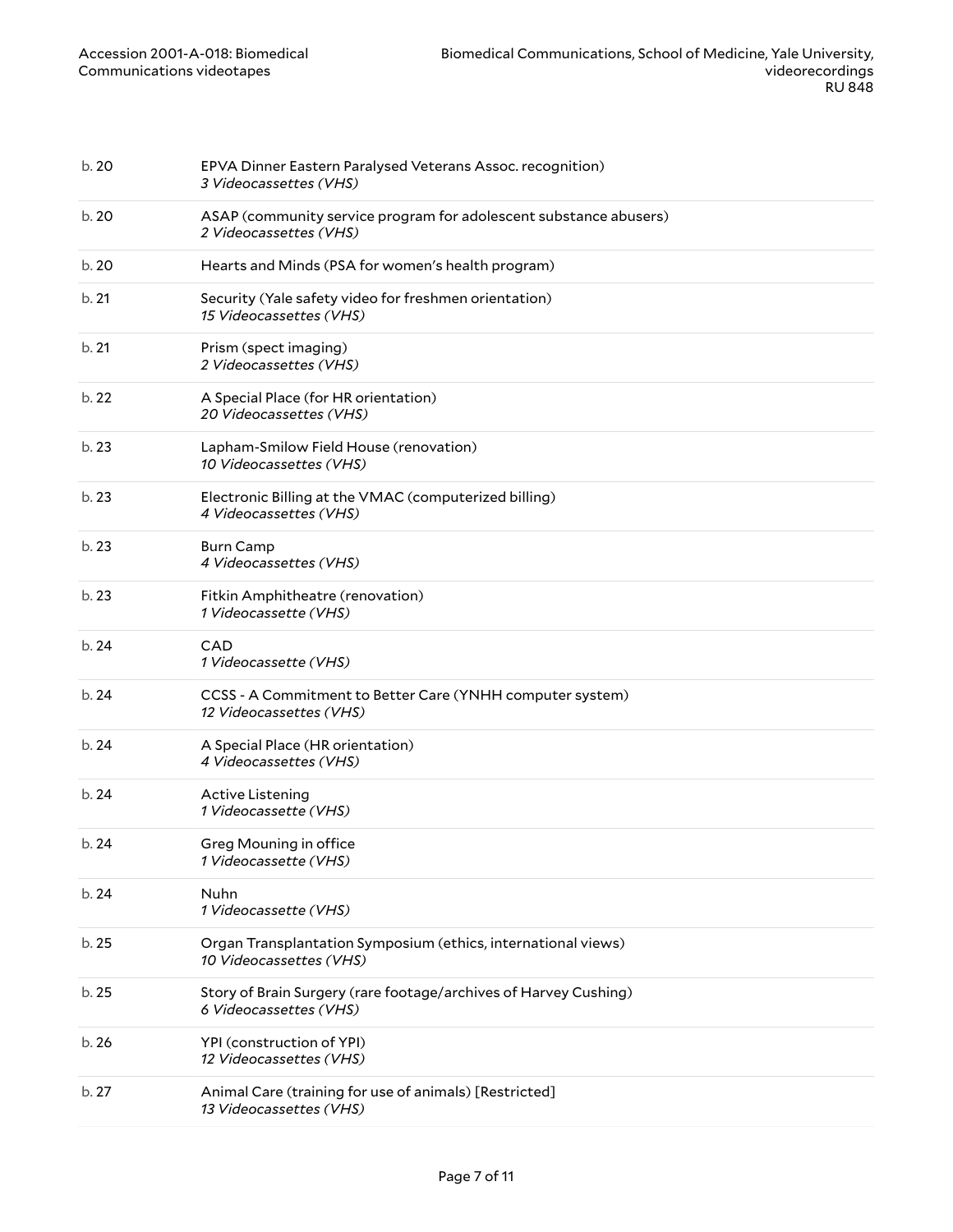| b. 27 | NeoNatal Clinic (reunion of children and parents)<br>6 Videocassettes (VHS)            |
|-------|----------------------------------------------------------------------------------------|
| b.28  | Crisis Intervention (discussion forum)<br>6 Videocassettes (VHS)                       |
| b. 28 | Science Park (may be part of Biotech video)<br>3 Videocassettes (VHS)                  |
| b. 28 | Cocaine Abuse<br>1 Videocassette (VHS)                                                 |
| b. 28 | Brain Blood Flow in Cocaine<br>1 Videocassette (VHS)                                   |
| b.29  | The Bible<br>10 Videocassettes (VHS)                                                   |
| b. 29 | Hill Central Tour (community service)<br>2 Videocassettes (VHS)                        |
| b. 29 | Necrotaxis<br>1 Videocassette (VHS)                                                    |
| b.29  | A Time for Learning (old undergraduate admissions film)<br>1 Videocassette (VHS)       |
| b.30  | Molecule from SGI (3D image)<br>1 Videocassette (VHS)                                  |
| b.30  | 3D imaging (Nuclear Medicine, Dr. Hoffer)<br>1 Videocassette (VHS)                     |
| b.30  | ChildrenÂ <sup>1</sup> s Hospital (renovation)<br>11 Videocassettes (VHS)              |
| b.30  | Armenian Nurses Training (early US-USSR cooperative program)<br>3 Videocassettes (VHS) |
| b. 30 | YNHH 10th Anniversary Child Care Center<br>1 Videocassette (VHS)                       |
| b.30  | Joe Zaccagnino (interview with YNHH president)<br>1 Videocassette (VHS)                |
| b.30  | <b>MRI</b><br>1 Videocassette (VHS)                                                    |
| b.31  | Assessment of Higher Cortical Function in Children<br>2 Videocassettes (VHS)           |
| b.31  | Reconstructive Facial Plasty<br>1 Videocassette (VHS)                                  |
| b.31  | <b>Cranial Reconstruction</b><br>1 Videocassette (VHS)                                 |
| b.31  | Orthopaedic Grand Rounds<br>1 Videocassette (VHS)                                      |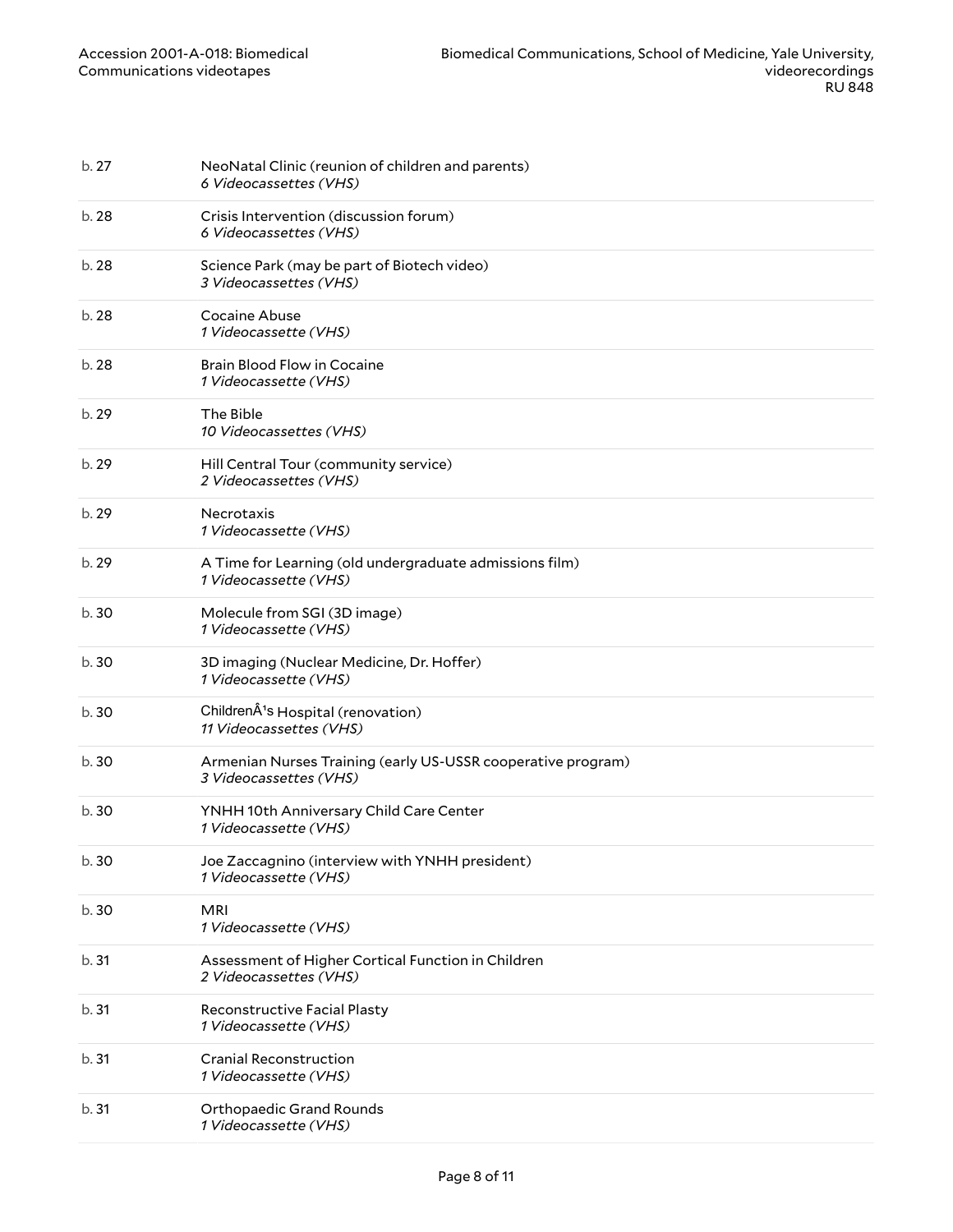| b.31  | Kris and Family<br>1 Videocassette (VHS)                                                   |
|-------|--------------------------------------------------------------------------------------------|
| b.31  | Chelsea and Parents [Restricted]<br>2 Videocassettes (VHS)                                 |
| b.31  | Melanoma Groin<br>1 Videocassette (VHS)                                                    |
| b.31  | <b>Parietal Cells</b><br>1 Videocassette (VHS)                                             |
| b.31  | Lymphadenectomy [Restricted]<br>4 Videocassettes (VHS)                                     |
| b.32  | <b>Exteriors YSM</b><br>2 Videocassettes (VHS)                                             |
| b.32  | <b>Interiors YSM</b><br>1 Videocassette (VHS)                                              |
| b.32  | VA program copy (Healing the Past)<br>1 Videocassette (VHS)                                |
| b.32  | Medical Library program copy<br>1 Videocassette (VHS)                                      |
| b.32  | Shadybrook Camp program copy<br>1 Videocassette (VHS)                                      |
| b. 32 | Environment for Health program copy<br>1 Videocassette (VHS)                               |
| b.32  | New Joy Old Sorrows program copy<br>1 Videocassette (VHS)                                  |
| b.32  | NIH Centennial (National Institutes of Health conference at YSM)<br>2 Videocassettes (VHS) |
| b.33  | Diagnostic Virology (demonstration of lab techniques)<br>4 Videocassettes (VHS)            |
| b. 33 | Cryosurgery [Restricted]<br>5 Videocassettes (VHS)                                         |
| b.33  | YPI Trauma (rare testimony of Bosnian refugees) [Restricted]<br>3 Videocassettes (VHS)     |
| b.33  | Delcath (clinical procedure) [Restricted]<br>5 Videocassettes (VHS)                        |
| b.33  | Argyll Robertson Pupils (rare clinical condition) [Restricted]<br>1 Videocassette (VHS)    |
| b. 34 | Aortic Graph (clinical procedure) [Restricted]<br>3 Videocassettes (VHS)                   |
| b.34  | Downbeat Nystagmus (rare clinical condition) [Restricted]<br>1 Videocassette (VHS)         |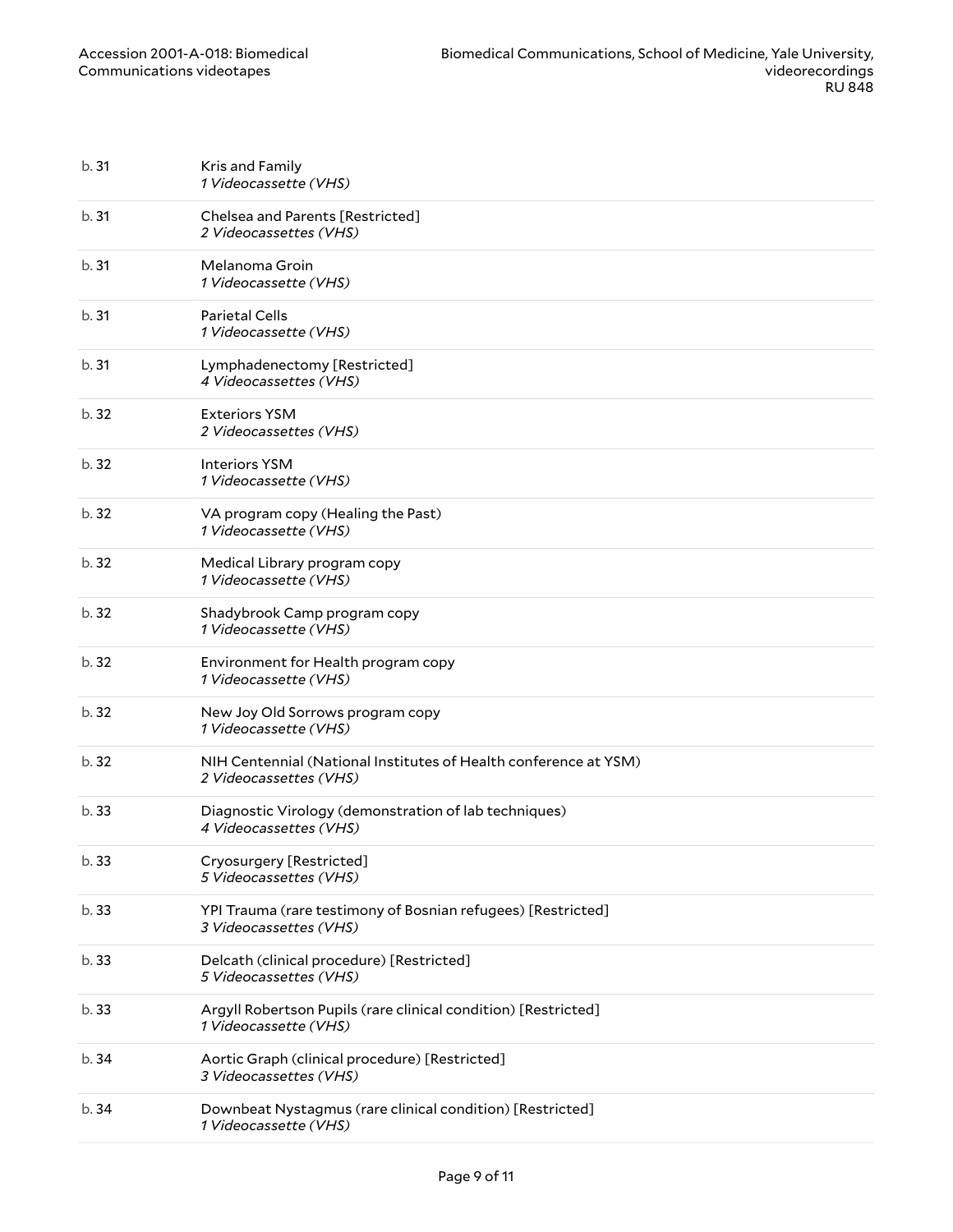| b.34  | Embryoscopy (clinical procedure) [Restricted]<br>1 Videocassette (VHS)                  |
|-------|-----------------------------------------------------------------------------------------|
| b. 35 | Robert Venturi Interview (discussing new Congress Ave bldg)<br>3 Videocassettes (VHS)   |
| b. 35 | Veteran's Administration (patients cleared for promo use)<br>5 Videocassettes (VHS)     |
| b.35  | Looking Inside (2 middle-school students learn about medicine)<br>1 Videocassette (VHS) |